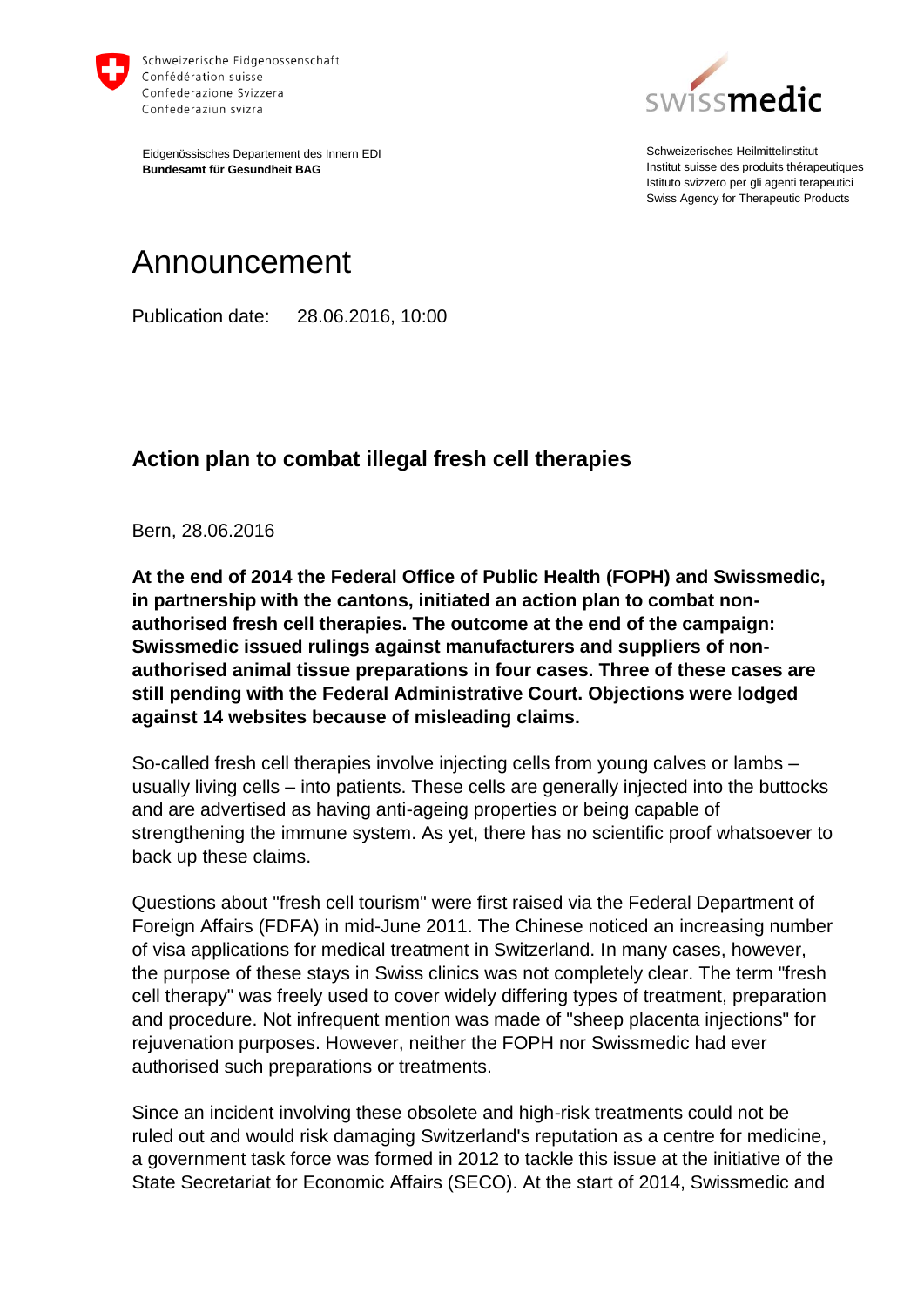the FOPH proposed an action plan that involved working with the cantons to establish the extent and background of such treatments as offered in various Swiss clinics<sup>i</sup>. Cantonal directors of both health and finance were involved in the campaign, as were Cantonal Pharmacists and Cantonal Medical Officers. They all welcomed the initiative by the FOPH and Swissmedic. Moreover, the Swiss clinics were to be informed about the legal framework applicable to such treatments, while action was to be taken under therapeutic products legislation to combat the use of any nonauthorised medicinal products.

In summer 2014, four cantons reported a total of 37 institutions that were potentially offering fresh cells or comparable treatments  $-$  VD (27), VS (6), GE (2) and AR (2)  $$ and that required further investigation as part of the campaign. The cantons invited the institutions to declare their own activities by completing a detailed questionnaire. The questionnaires were assessed by Swissmedic and the FOPH and compared against the offerings presented on the websites of these institutions.

Seven institutions ceased their medical activities completely either before or during the campaign, while no evidence of relevant activities was established for nine institutions. In the remaining 21 cases, Swissmedic conducted in-depth investigations by asking the institutions to provide a more specific response. These investigations were backed up by inspections. In one case, the Federal Food Safety and Veterinary Office (FSVO) was also consulted.

Fortunately, the investigations revealed that none of the institutions offered treatments that involved preparations covered by the original term "fresh cell therapy", i.e. they did not prepare, import or inject into patients preparations derived from living animal cells or tissues.

However, Swissmedic did submit objections to 14 institutions concerning the offerings presented on their websites and asked them to correct the information and remove references to fresh cell treatments.

In five cases institutions were found to be preparing and/or administering fresh cell preparations (FCP) to their patients, i.e. extracts prepared from animal tissue. Two of these institutions prepared the FCP themselves as patient-specific preparations. One institution had patient-specific preparations produced by one of the two manufacturers for administration to its clients. This institution ceased further procurement of such preparations as a result of the investigation. Another institution had the preparation manufactured under contract by pharmaceutical manufacturers and then administered it as a patient-specific preparation. Swissmedic issued three official decisions against these institutions with the aim of stopping the manufacture and administration of these preparations, claiming that they had failed to comply with the compulsory authorisation requirement. Appeals against these rulings have been lodged with the Federal Administrative Court (FAC). The decisions of the FAC are